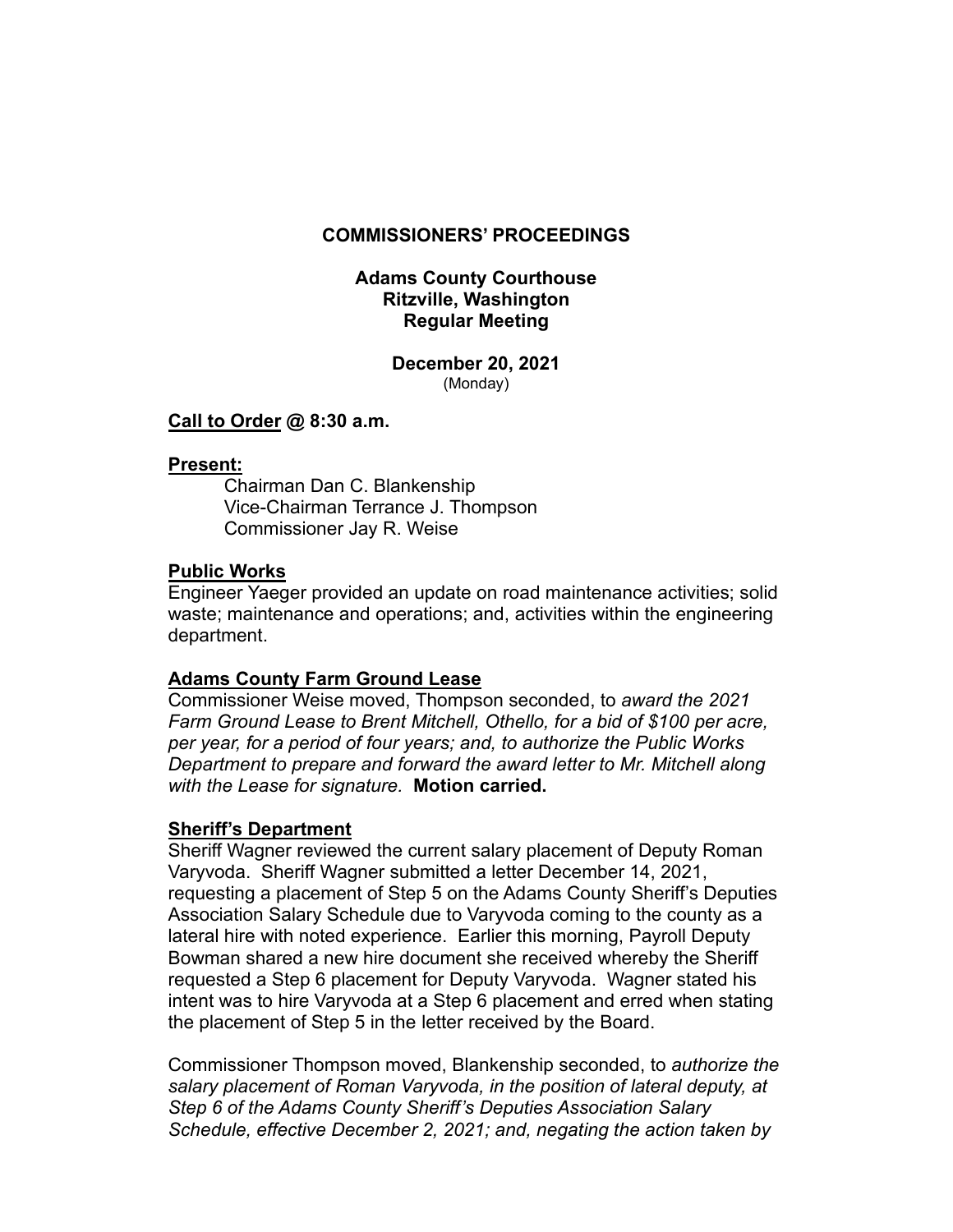*the Board on December 15, 2021, authorizing a Step 5 placement for Deputy Varyvoda on the Adams County Sheriff's Deputies Association Salary Schedule.* **Motion carried with Commissioner Blankenship voting yes; Commissioner Thompson voting yes; and, Commissioner Weise voting no.** 

## **Indigent Defense Contract**

Prosecutor Flyckt reviewed staffing issues of public defenders currently under contract with the county noting an addendum to the contract may be necessary moving forward.

# **Adams County Board of Equalization**

Commissioner Weise moved, Thompson seconded, to *re-appoint Larry L. Koch, Ritzville, to the Adams County Board of Equalization for a three (3) year term, effective January 1, 2022 through December 31, 2024.* **Motion carried.** 

## **Resolution No. R-064-2021**

Commissioner Weise moved, Thompson seconded, to *approve Resolution No. R-064-2021 In the Matter of Transferring Funds from America Rescue Plan Act (ARPA) Fund #133 to Current Expense Fund #001.* **Motion carried.** 

### **2022 Adams County Budget**

Commissioner Blankenship moved, Weise seconded, to *approve Resolution No. R-065-2021 In the Matter of Adopting the 2022 Adams County Budget.* **Motion carried.** 

### **Resolution No. R-066-2021**

Commissioner Weise moved, Thompson seconded, to *approve Resolution No. R-066-2021 In the Matter of Transferring Funds from Real Estate Technology Fund #323 to Auditor's Operation and Maintenance Fund #116.* **Motion carried.** 

# **Board Reorganization**

Commissioner Thompson moved, Weise seconded, to *confirm Jay R. Weise to serve as 2022 Chairman; and, Terrance J. Thompson to serve as 2022 Vice-Chairman.* **Motion carried.** 

# **Consent Agenda**

Commissioner Thompson moved, Weise seconded, to *approve the Consent Agenda.* **Motion carried**.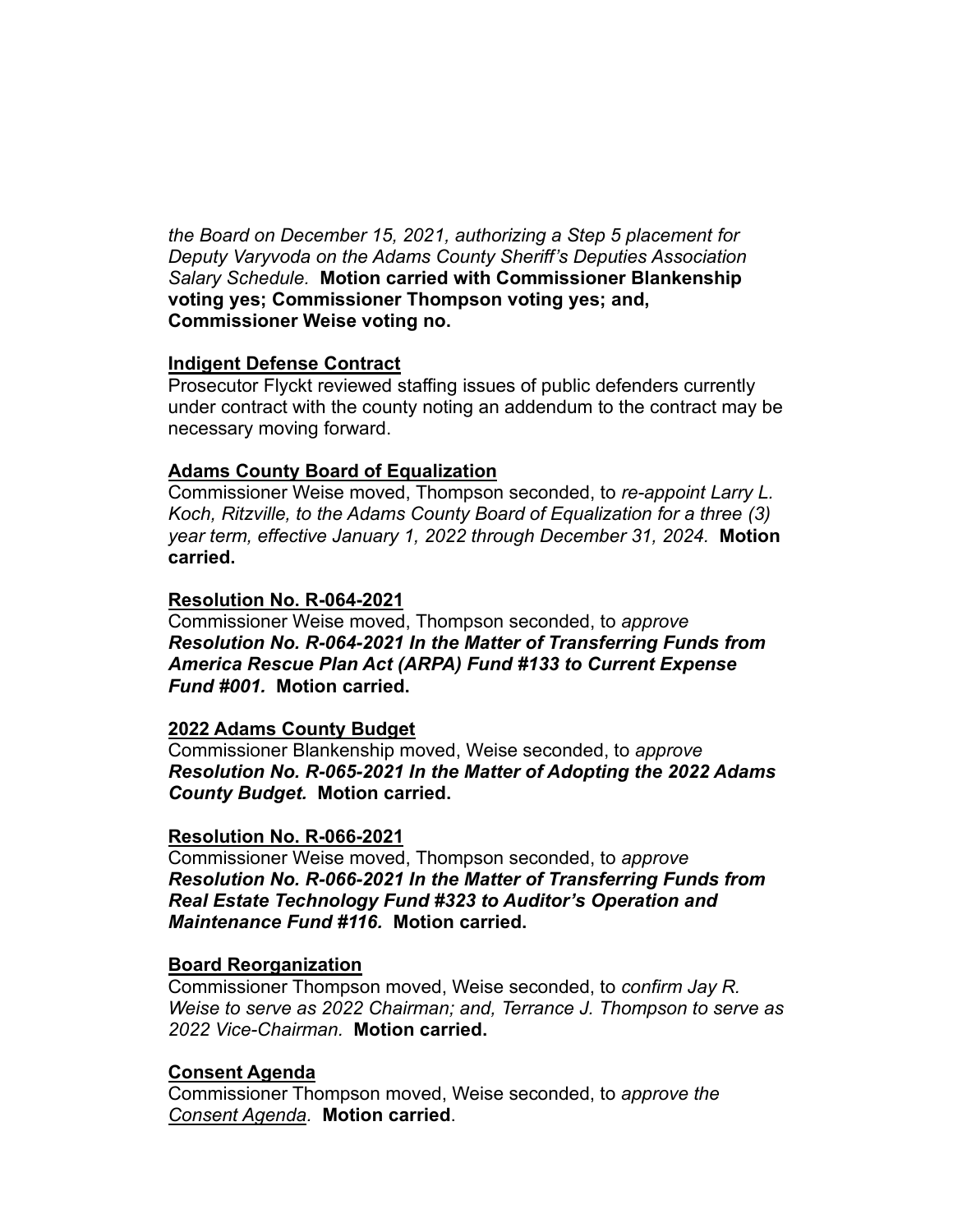Preliminary minutes of December 13 and 15, 2022

Vouchers audited and certified by the Adams County Auditor as required by RCW 42.24.080, and those expense reimbursement claims certified as required by RCW 42.24.090 and recorded on a listing, which was made available to the Board. These vouchers were listed as follows:

| Fund | <b>Control Number</b>   | Amount          |
|------|-------------------------|-----------------|
| 001  | $21 - 3845 - 21 - 3912$ | \$<br>79,541.23 |
| 103  | $21 - 3913 - 21 - 3916$ | \$<br>2,525.73  |
|      | 103A 21-3917 - 21-3919  | \$<br>62,124.45 |
| 104  | $21 - 3920 - 21 - 3924$ | \$<br>1,127.46  |
| 106  | 21-3925                 | \$<br>444.29    |
| 112  | $21 - 3926 - 21 - 3927$ | \$<br>103.20    |
| 116  | 21-3928                 | \$<br>12.82     |
| 130  | 21-3929                 | \$<br>17.50     |
| 502  | $21 - 3930 - 21 - 3934$ | \$<br>2,565.80  |
| 108  | $1921 - 1924$           | \$<br>203.15    |
| 115  | $1925 - 1932$           | \$100,975.23    |
| 321  | $1933 - 1935$           | \$<br>121.70    |
| 401  | $1936 - 1941$           | \$37,522.99     |
| 501  | $1942 - 1957$           | \$<br>18,543.03 |
| 590  | $1958 - 1967$           | \$36,451.65     |
|      | TOTAL                   | \$342,280.23    |

# **Recess @ 11:43 a.m. Reconvene @ 1:00 p.m.**

### **Integrated Health Care Services**

Integrated Health Care Services Director Guse presented the SCRILS Charter for approval noting the Charter is a leadership structure of the Spokane County region. The purpose of the Charter is to establish a vision for the Spokane regional service area integrated care model, and act as a regional voice regarding the integrated managed care resource priorities and needs.

## Spokane County Regional Interlocal Leadership Structure (SCRILS) **Charter**

Commissioner Weise moved, Thompson seconded, to *approve Spokane County Regional Interlocal Leadership Structure Resolution No. 21-0759 In the Matter of Amending Charter No. CS 18 SCRILS(1) between Adams, Ferry, Lincoln, Pend Oreille, Spokane, and Stevens counties, as well as*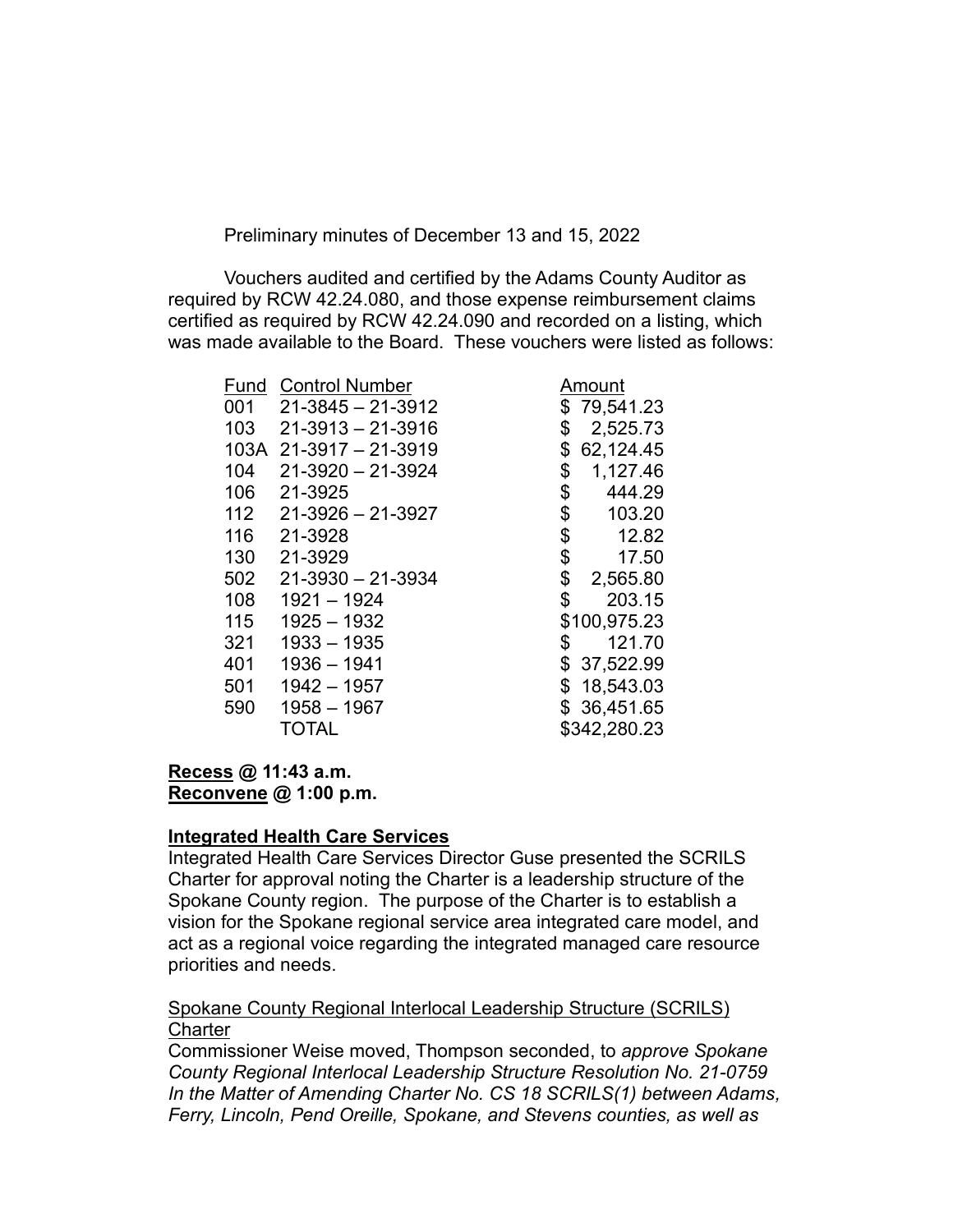*the Continued Invitation of the Following Entities to Participate : The Washington State Health Care Authority (HCA), Apple Health Managed Care Organization (MCO), Behavioral Health – Administrative Service Organization (BH-ASO), Physical and Behavioral Health Providers, Regional Tribal Authorities, and other entities serving the Spokane County Regional Service Area (RSA), Effective December 1, 2021.* **Motion carried.**

## Foundation Public Health Services – IHCS Work Plan

Director Guse reviewed Integrated Health Care Services' work plan for the delivery of foundation Public Health services and the allocated funding for the 2021-2023 biennium. The plan includes a request to increase the Environmental Health Specialist job description by 1.0 FTE; a request to increase the Public Health nursing staff by .5 FTE for a total of 3.0 FTE's; and, a request to restructure the Public Health program and employ a 1.0 FTE Public Health Division Director rather than 2.0 FTE's dividing the duties within the existing department's Public Health structure.

## **Executive Session**

At 1:51 p.m. Chairman Blankenship announced the Board would recess into Executive Session for seven (7) minutes under RCW 42.30.110(1)(g) – "to evaluate the qualifications of an applicant for public employment or to review the performance of a public employee." Additionally present were Integrated Health Care Services Director Guse, Prosecutor Flyckt; and, Civil Deputy Prosecuting Attorney Barden.

At 1:56 p.m. the Board reconvened from Executive Session. No action taken.

# **Indigent Defense Contract**

Attorney Kyle Smith and Attorney Barrett Scudder reviewed staffing within the current public defense contract. Attorney Chris Bajalcaliev is requesting to be released from the contract. Attorney Richard Wall, Spokane, has requested to be added to the contract in the place of Mr. Bajalcaliev, submitting his resume for Board review. Both Mr. Scudder and Mr. Smith spoke on behalf of Mr. Wall's qualifications and proposed preparing an addendum to the current contract substituting Mr. Wall in place of Mr. Bajalcaliev. The Board provided **consensus authorization for the public defense attorneys to prepare an addendum to the 2021- 2025 Adams County Indigent Defense Contract for Board consideration**.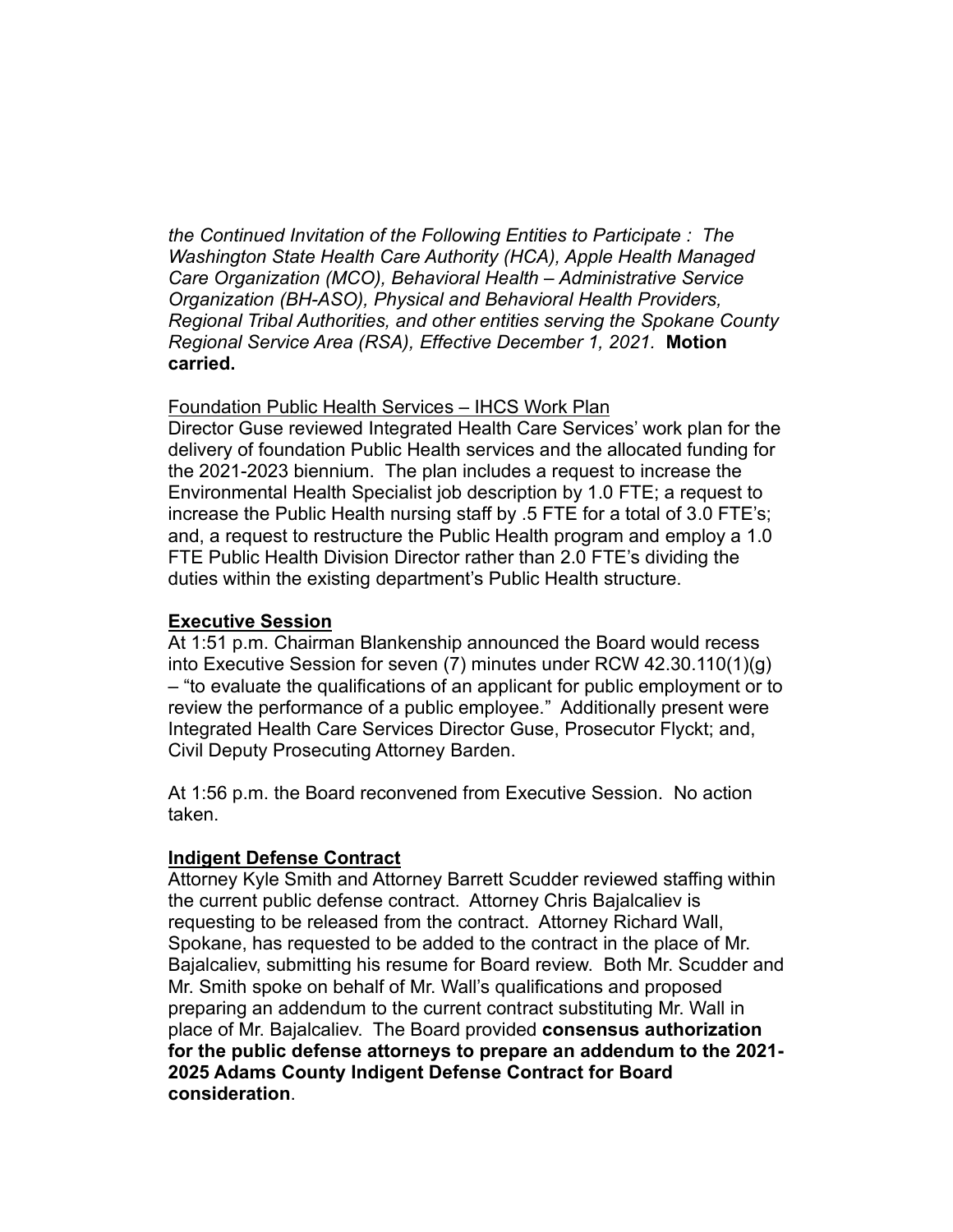Additionally, Attorney Brandon West has requested he be released from the current contract. Currently, there is not a clear replacement for Mr. West. As such, Mr. West has agreed to continue under the terms of the current contract for a limited time.

#### **Permanent Minutes Signed**

December 6 and 8, 2021

#### **Correspondence Received**

 Adams County Noxious Weed Control Board re: Minutes of November 9, 2021, and Agenda for December 14, 2021

### **Adjournment @ 2:37 p.m.**

Submitted: s/Patricia J. Phillips, CMC Clerk of the Board

Edited and Approved:

 BOARD OF COUNTY COMMISSIONERS ADAMS COUNTY, WASHINGTON s/Dan C. Blankenship, Chairman s/Terrance J. Thompson, Vice-Chairman s/Jay R. Weise, Commissioner

#### **RESOLUTION NO. R-064-2021**

#### **ORDER OF BOARD OF COUNTY COMMISSIONERS ADAMS COUNTY, WASHINGTON**

#### **IN THE MATTER OF TRANSFERRING FUNDS FROM AMERICAN RESCUE PLAN ACT (ARPA) FUND #133 TO CURRENT EXPENSE FUND #001**

**WHEREAS,** Adams County has utilized COVID-19 screening services, through Phoenix Protective Services, Spokane, Washington, at the Adams County Courthouse, Ritzville; and, the County Services Building, Othello, Washington; and

**WHEREAS,** expenditures for COVID-19 screening services were paid with Current Expense funds; and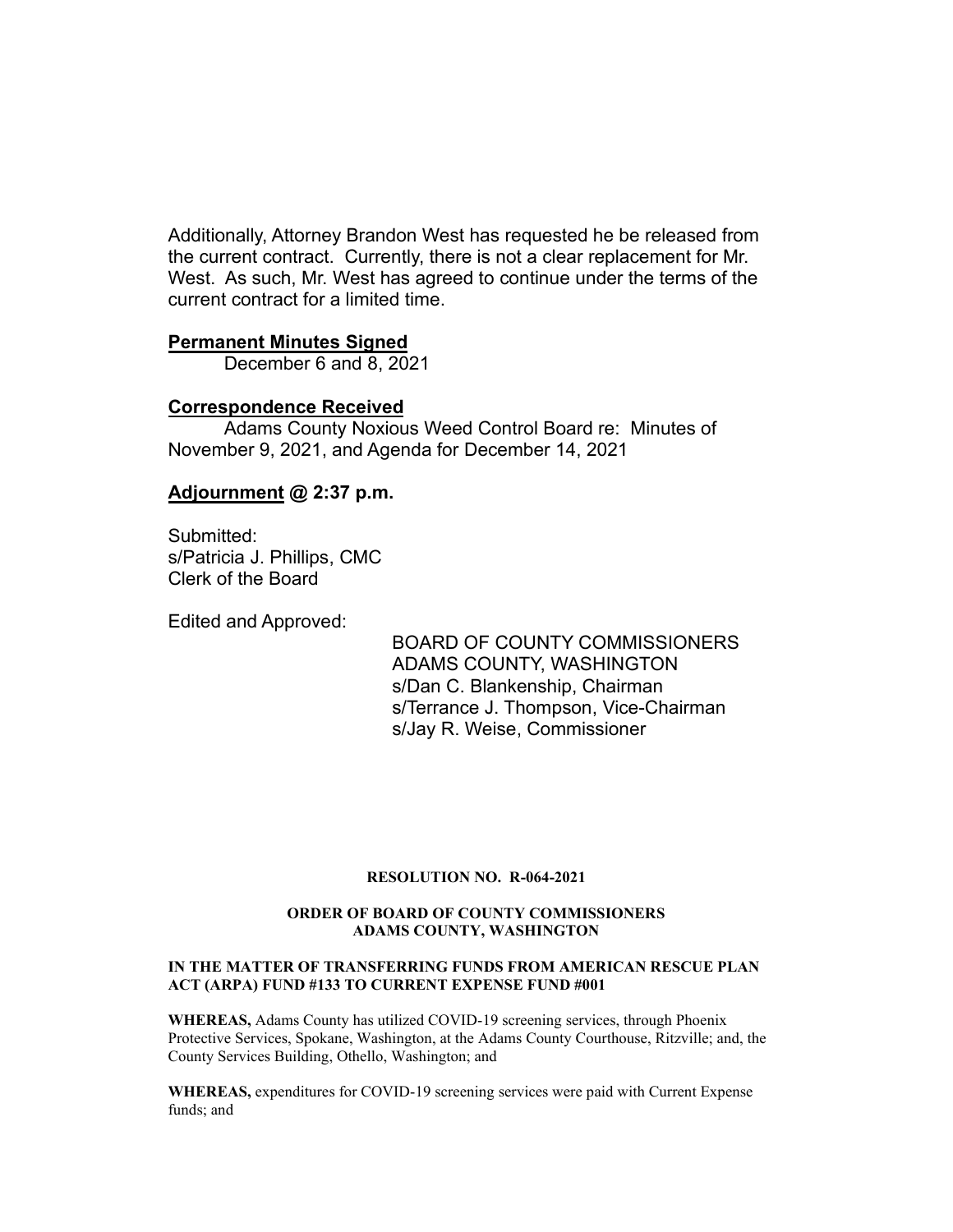**WHEREAS,** Adams County received funds through the American Rescue Plan Act for COVID-19 eligible activities.

**THEREFORE BE IT HEREBY RESOLVED** that One hundred seventy-one thousand, two hundred ninety-one and 27/100 dollars (\$171,291.27) be transferred from American Rescue Plan Act (ARPA) Fund #133, Bars 597.00.00.00 to Current Expense Fund #001, Bars 397.00.00.01.

**DATED** this 20th day of December, 2021.

BOARD OF COUNTY COMMISSIONERS ADAMS COUNTY, WASHINGTON s/Dan C. Blankenship, Chairman s/Terrance J. Thompson, Vice-Chairman s/Jay R. Weise, Commissioner

ATTEST: s/Patricia J. Phillips, CMC Clerk of the Board

#### **RESOLUTION NO. R-065-2021**

#### **ORDER OF BOARD OF COUNTY COMMISSIONERS ADAMS COUNTY, WASHINGTON**

#### **IN THE MATTER OF ADOPTING THE 2021 ADAMS COUNTY BUDGET**

**WHEREAS**, public hearings were held on December 13, 2021 and December 15, 2021 for the purpose of receiving public comment on the proposed 2022 Adams County budget; and,

**WHEREAS**, all financial details of the proposed revenues and expenditures were considered and analyzed during subsequent public meetings;

**NOW THEREFORE BE IT HEREBY RESOLVED** that the 2022 Adams County Budget expenditures are adopted at the level equal to revenues constituting a balanced budget as follows:

#### **2022 Adams County Budget**

|                                    | Cash C/Over | Revenue 2022 | Appropriation | <b>Ending Cash</b> |
|------------------------------------|-------------|--------------|---------------|--------------------|
|                                    | 2021        |              |               | 2022               |
| <b>Current Expense Departments</b> |             |              |               |                    |
| Commissioners                      |             |              |               | 428,923            |
| Personnel                          |             |              |               | 371,023            |
| Operational                        |             |              |               | 56,400             |
| Capital Outlay                     |             |              |               | 1,500              |
| Superior Court                     |             |              |               | 264,934            |
| Personnel                          |             |              |               | 167,034            |
| Operational                        |             |              |               | 97,900             |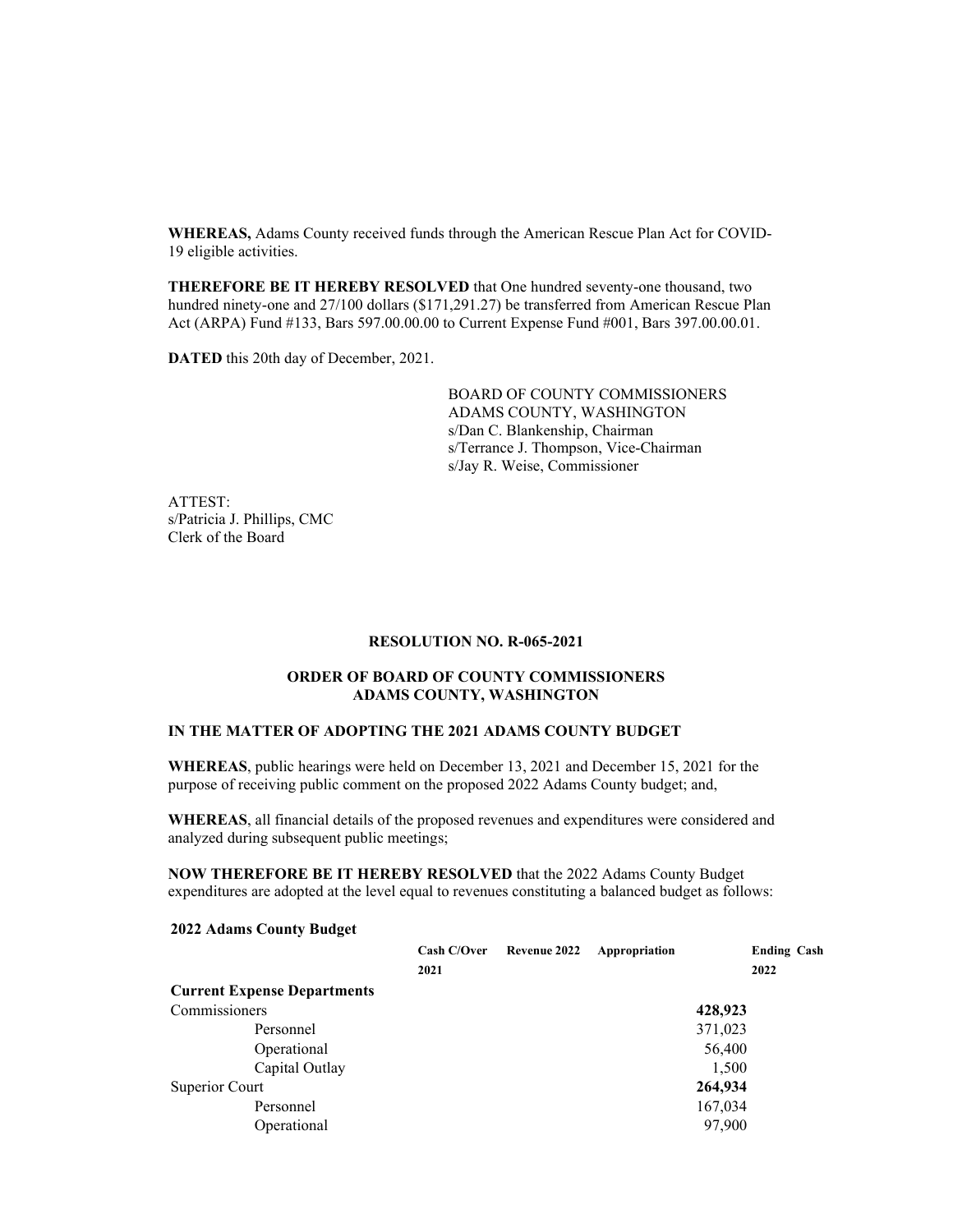| District Court Pos. #1 | 430,455 |  |
|------------------------|---------|--|
| Personnel              | 410,055 |  |
| Operational            | 18,400  |  |
| Capital Outlay         | 2,000   |  |
| District Court Pos. #2 | 491,124 |  |
| Personnel              | 450,274 |  |
| Operational            | 40,850  |  |
| <b>Adult Probation</b> | 100,464 |  |
| Personnel              | 82,914  |  |
| Operational            | 16,550  |  |
| Capital Outlay         | 1,000   |  |
| Board of Equalization  | 4,350   |  |
| Auditor                | 525,296 |  |
| Personnel              | 414,096 |  |
| Operational            | 111,200 |  |

| Clerk             |                               | 326,982          |
|-------------------|-------------------------------|------------------|
|                   | Personnel                     | 296,240          |
|                   | Operational                   | 15,742           |
|                   | Capital Outlay                | 15,000           |
| Treasurer         |                               | 379,225          |
|                   | Personnel                     | 356,925          |
|                   | Operational                   | 22,300           |
| Assessor          |                               | 481,636          |
|                   | Personnel                     | 443,446          |
|                   | Operational                   | 36,690           |
|                   | Capital Outlay                | 1,500            |
|                   | Prosecuting Attorney          | 995,224          |
|                   | Personnel                     | 888,124          |
|                   | Operational                   | 106,600          |
|                   | Capital Outlay                | 500              |
|                   |                               |                  |
|                   | <b>Support Enforcement</b>    | 244,029          |
|                   | Personnel                     | 179,129          |
|                   | Operational                   | 64,650           |
|                   | Capital Outlay                | 250              |
| Civil Service     |                               | 2,100            |
| Human Resources   |                               | 124,687          |
|                   | Personnel                     | 109,187          |
|                   | Operational                   |                  |
|                   |                               | 15,000<br>500    |
| <b>LEOFF</b>      | Capital Outlay                |                  |
|                   |                               | 50,000           |
| Police Operations |                               | 2,657,150        |
|                   | Personnel                     | 2,213,446        |
|                   | Operational<br>Capital Outlay | 436,204<br>7,500 |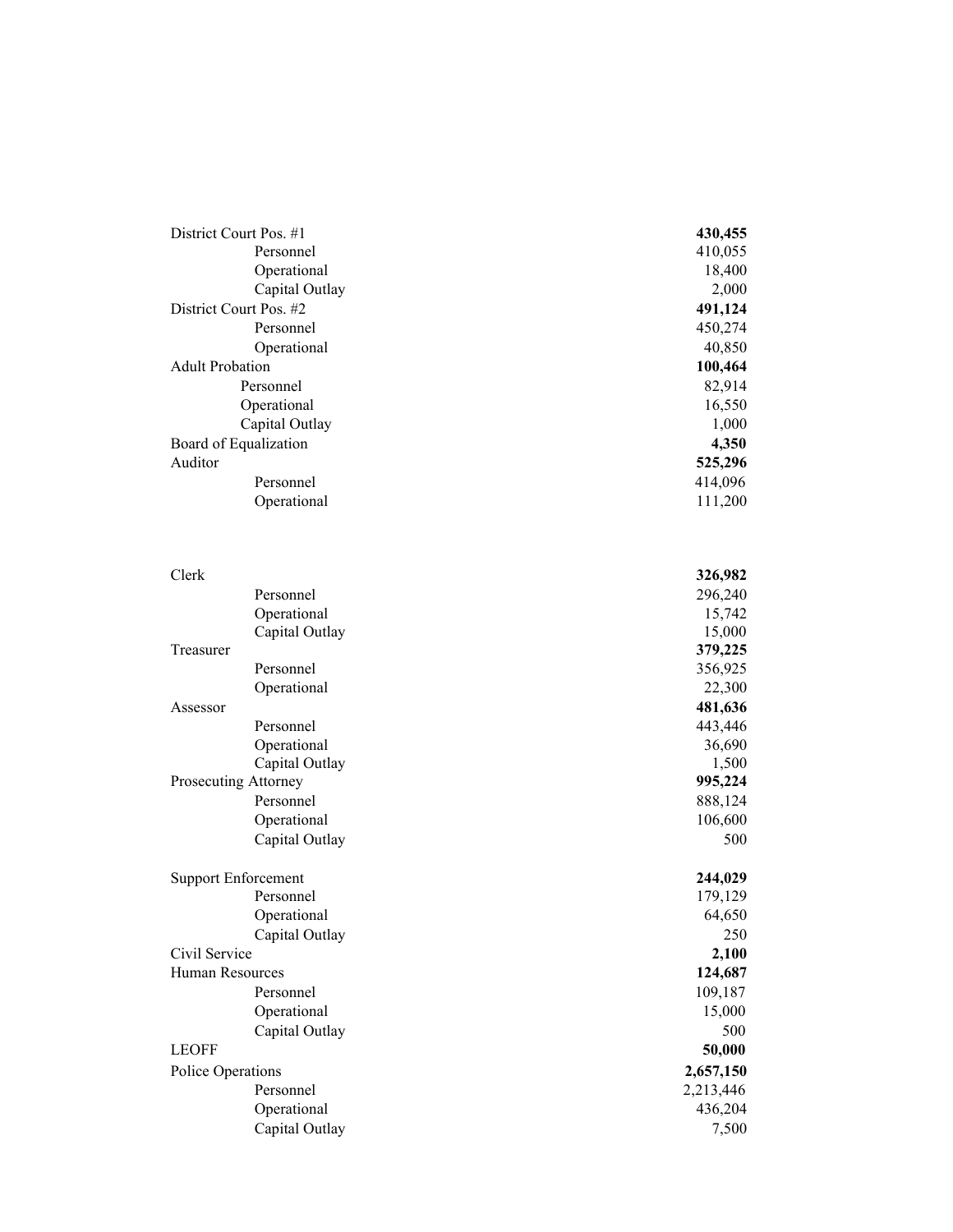| Care & Custody                          |                                |           |            | 1,072,625  |           |
|-----------------------------------------|--------------------------------|-----------|------------|------------|-----------|
|                                         | Personnel                      |           |            | 817,160    |           |
|                                         | Operational                    |           |            | 245,465    |           |
|                                         | Capital Outlay                 |           |            | 10,000     |           |
| Juvenile                                |                                |           |            | 766,627    |           |
|                                         | Personnel                      |           |            | 521,069    |           |
|                                         | Operational                    |           |            | 245,558    |           |
| Planning                                |                                |           |            | 289,347    |           |
|                                         | Personnel                      |           |            | 173,897    |           |
|                                         | Operational                    |           |            | 115,450    |           |
| <b>GIS</b>                              |                                |           |            | 129,723    |           |
|                                         | Personnel                      |           |            | 94,003     |           |
|                                         | Operational                    |           |            | 15,720     |           |
|                                         | Capital Outlay                 |           |            | 20,000     |           |
| Coroner                                 |                                |           |            | 30,000     |           |
| WSU Ext.                                |                                |           |            | 168,368    |           |
|                                         | Personnel                      |           |            | 52,492     |           |
|                                         | Operational                    |           |            | 115,876    |           |
| Subtotal CE                             |                                |           |            | 9,963,269  |           |
| Non-Departmental                        |                                |           |            | 2,396,370  |           |
|                                         | Operational                    |           |            | 2,396,370  |           |
|                                         | <b>TOTAL CURRENT EXPENSE</b>   | 3,200,000 | 11,587,177 | 12,359,639 | 2,427,538 |
|                                         | <b>Current Expense Reserve</b> | 1,500,000 |            |            | 1,500,000 |
| CE Emp. Liab. Fund                      |                                | 183,000   | 130        | 50,000     | 133,130   |
| CE Juvenile Det. Alter.                 |                                | 28,000    |            | 10,000     | 18,000    |
|                                         | Jail Operations Reserve        | 41,000    |            | 41,000     |           |
| CJ Reserve                              |                                | 376,000   | 500        | 376,500    |           |
| <b>Sheriff Donation Fund</b>            |                                | 22,000    | 5,100      | 20,100     | 7,000     |
| <b>Total CE Other Funds</b>             |                                | 2,150,000 | 5,730      | 497,600    | 1,658,130 |
|                                         |                                |           |            |            |           |
| <b>Other Funds</b><br>Enhanced 911 #103 |                                | 190,000   | 648,799    | 838,537    | 262       |
| Personnel                               |                                |           |            | 667,563    |           |
|                                         | Operational                    |           |            | 160,474    |           |
|                                         | Capital Outlay                 |           |            | 10,500     |           |
| Enhanced                                | 911 Reserve #103A              | 1,400,000 | 475,000    | 161,300    | 1,713,700 |
| Integrated                              | Health Care Services           | 1,700,000 | 3,604,281  | 3,704,281  | 1,600,000 |
|                                         | Personnel                      |           |            | 3,030,685  |           |
|                                         | Operational                    |           |            | 644,596    |           |
|                                         | Capital Outlay                 |           |            | 29,000     |           |
|                                         | Criminal Justice .03% #105     | 1,034,368 | 701,200    | 747,496    | 988,072   |
| Criminal Justice Sales Tax #105A        |                                | 900,000   | 201,000    | 121,810    | 979,190   |
| Emergency Services #106                 |                                |           | 160,843    | 145,894    | 14,949    |
| Personnel                               |                                |           |            | 91,248     |           |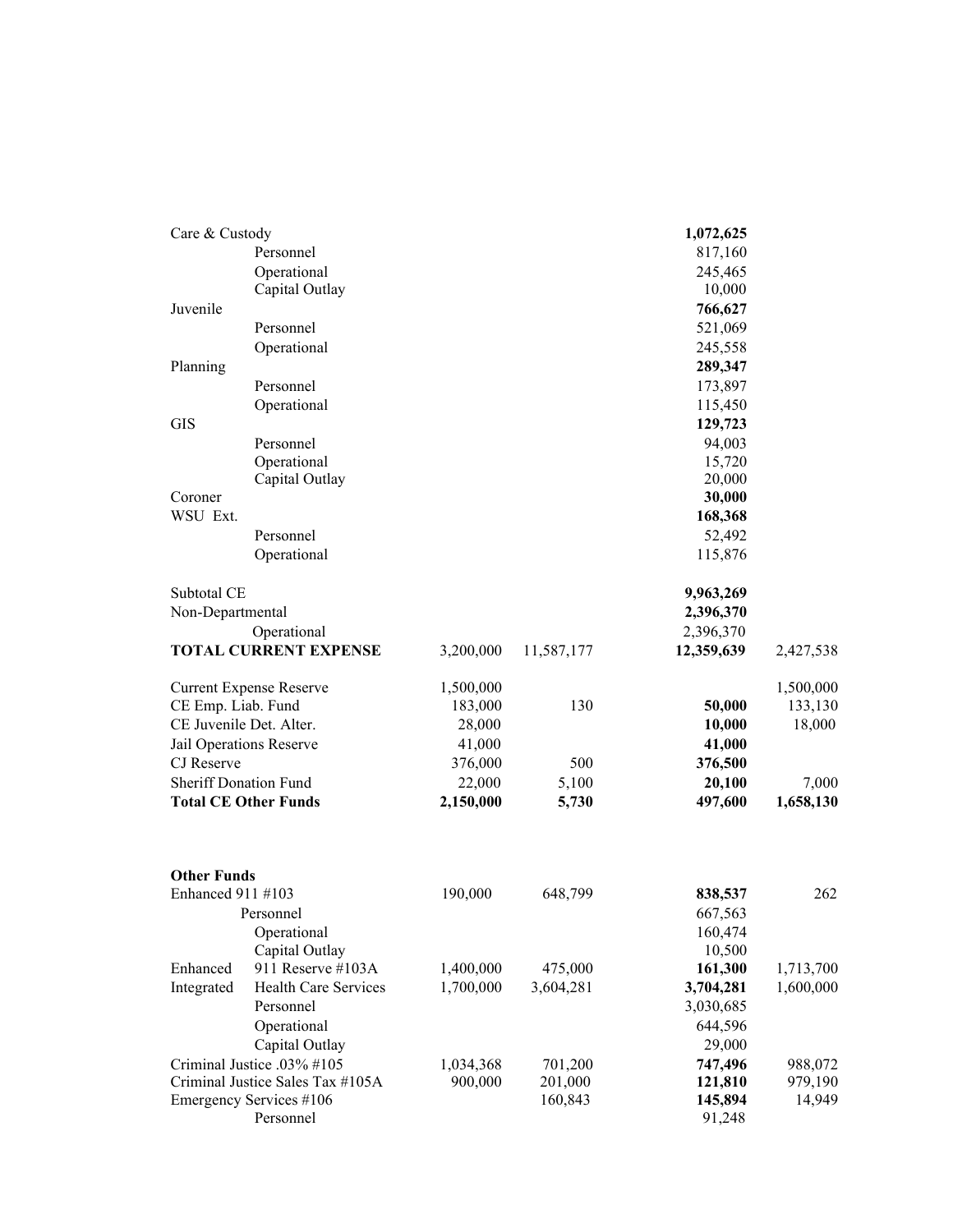| Operational                     |           |            | 38,769     |           |
|---------------------------------|-----------|------------|------------|-----------|
| Capital Outlay                  |           |            | 15,877     |           |
| Veteran's Relief #107           | 29,994    | 1,020      | 11,300     | 19,714    |
| Adams County Fair #108          | 68,000    | 178,000    | 188,780    | 57,220    |
| Personnel                       |           |            | 75,530     |           |
| Operational                     |           |            | 113,250    |           |
| Law Library #109                | 3,700     | 2,500      | 5,000      | 1,200     |
| Paths & Trails #110             | 185,000   | 22,500     | 55,000     | 152,500   |
| Regional Landfill #111          | 195,700   | 30,000     | 40,500     | 185,200   |
| Building #112                   | 500,000   | 166,000    | 214,522    | 451,478   |
| Personnel                       |           |            | 162,672    |           |
| Operational                     |           |            | 45,700     |           |
| Capital Outlay                  |           |            | 6,150      |           |
| Education Support Program #113  | 5,500     | 250        | 1,300      | 4,450     |
| Treasurer's O&M #114            | 6,500     | 11,135     | 10,500     | 7,135     |
| County Road #115                | 6,200,000 | 11,460,346 | 12,355,068 | 5,305,278 |
| Personnel                       |           |            | 3,640,169  |           |
| Operational                     |           |            | 4,546,499  |           |
| Capital Outlay                  |           |            | 4,168,400  |           |
| Auditor's O&M #116              | 90,000    | 78,500     | 46,220     | 122,280   |
| Personnel                       |           |            | 24,530     |           |
| Operational                     |           |            | 21,690     |           |
| Developmental Disabilities #117 | 90,000    | 50,000     |            | 140,000   |
| Trial Court Improvement #119    | 135,000   | 17,600     | 110,000    | 42,600    |
| Tourism Enhancement #120        | 7,900     | 300        | 8,200      |           |
| Public Facilities Imp #122      | 1,645,000 | 700,000    | 285,000    | 2,060,000 |
| Low Income Housing #123         | 450,000   | 162,000    | 162,000    | 450,000   |
| Personnel                       |           |            | 9,708      |           |
| Operational                     |           |            | 152,292    |           |
| Drug Enforcement #130           | 79,630    | 11,140     | 31,950     | 58,820    |
| RSO Address Verification #131   | 80,000    | 51,500     | 53,000     | 78,500    |
| American Rescue Plan Act #133   | 1,940,731 | 1,945,731  | 970,376    | 2,916,086 |
| Crime Victims Comp #135         | 110,000   | 26,500     |            | 136,500   |
| Domestic Violence Prevent #136  | 3,110     | 200        |            | 3,310     |
| Domestic Violence Assess #137   | 10,300    | 660        |            | 10,960    |
| Noxious Weed #166               | 253,550   | 240,000    | 261,599    | 231,951   |
| Personnel                       |           |            | 180,389    |           |
| Operational                     |           |            | 66,210     |           |
| Capital Outlay                  |           |            | 15,000     |           |
| AdCoDebt Service #210           | 53        | 166,500    | 166,500    | 53        |
| Rodeo Lake #301                 | 1,000     | 4,000      | 4,000      | 1,000     |
| Capital Imp #321                | 265,000   | 100,000    | 265,000    | 100,000   |
| Capital Projects #322           | 88,000    | 200        | 88,200     |           |
| Real Estate Technology #323     | 74,577    |            |            | 74,577    |
| Real Estate Technology #323A    | 71,966    | 12,984     |            | 84,950    |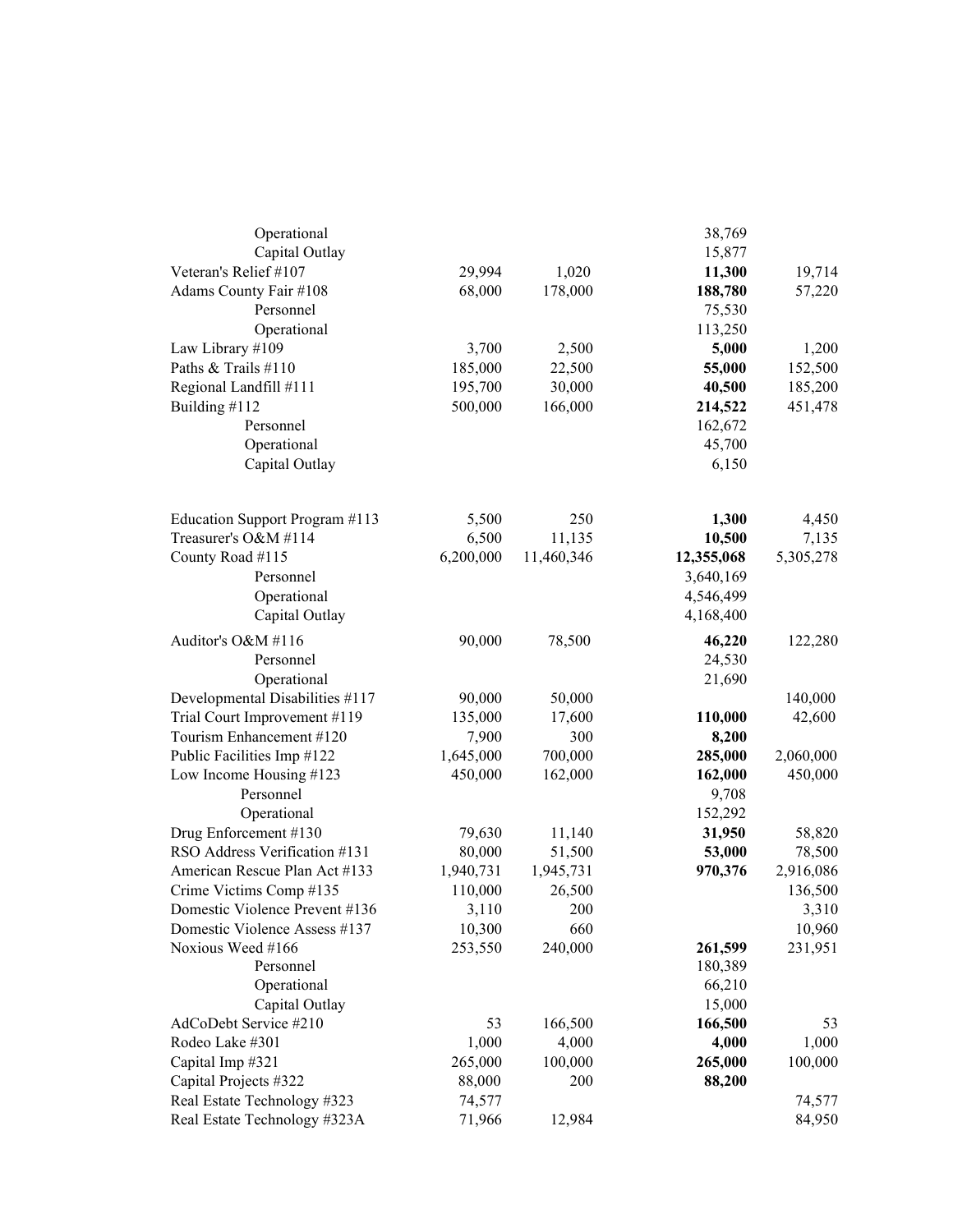| EconDevelCapital Projects #324 |                          | 123,500   | 750        |            | 124,250   |
|--------------------------------|--------------------------|-----------|------------|------------|-----------|
| Solid Waste #401               |                          | 2,800,000 | 1,997,000  | 2,303,399  | 2,493,601 |
|                                | Personnel                |           |            | 699,499    |           |
|                                | Operational              |           |            | 1,173,900  |           |
|                                | Capital Outlay           |           |            | 430,000    |           |
| Courthouse                     | O&M                      | 5,000     | 659,000    | 652,945    | 11,055    |
|                                | Personnel                |           |            | 348,445    |           |
|                                | Operational              |           |            | 304,500    |           |
| Central Services #502          |                          | 70,000    | 573,335    | 600,756    | 42,579    |
|                                | Personnel                |           |            | 240,936    |           |
|                                | Operational              |           |            | 294,320    |           |
|                                | Capital Outlay           |           |            | 65,500     |           |
|                                |                          |           |            |            |           |
| IGS #590                       |                          | 1,850,000 | 3,632,006  | 3,775,543  | 1,706,463 |
|                                | Personnel                |           |            | 841,643    |           |
|                                | Operational              |           |            | 1,982,900  |           |
|                                | Capital Outlay           |           |            | 951,000    |           |
|                                | <b>TOTAL OTHER FUNDS</b> |           |            | 28,385,976 |           |
| <b>Total Current Expense</b>   |                          | 3,200,000 | 11,587,177 | 12,359,639 | 2,427,538 |
| <b>Total CE Reserve</b>        |                          | 1,500,000 |            |            | 1,500,000 |
| CE EmpLiabFund                 |                          | 183,000   | 130        | 50,000     | 133,130   |
| Total Juvenile Det Alt         |                          | 28,000    |            | 10,000     | 18,000    |
| Jail Operations Res.           |                          | 41,000    |            | 41,000     |           |
| Criminal Justice Res.          |                          | 376,000   | 500        | 376,500    |           |
| <b>Total Sheriff Donation</b>  |                          | 22,000    | 5,100      | 20,100     | 7,000     |
| <b>Total Other Funds</b>       |                          |           |            | 28,385,976 |           |
| <b>GRAND TOTAL</b>             |                          |           |            | 41,243,215 |           |

**AND, BE IT FURTHER RESOLVED** that the adopted budget includes the following:

 Elected Officials - Salary per Citizens Commission on Salaries for Elected Officials; Medical Insurance Cap at \$804.85/month

Non-Represented Employees - Medical Insurance Cap at \$804.85/month; 3.0% COLA

Non-Represented Exempt Employees - Medical Insurance Cap at \$804.85/month; 3.0% **COLA** 

Non-Represented Management Employees - Medical Insurance Cap at \$804.85/month; 3.0% COLA

 Represented Employees per Contract Public Works Courthouse Corrections/E-911 Dispatch Sheriff's Association